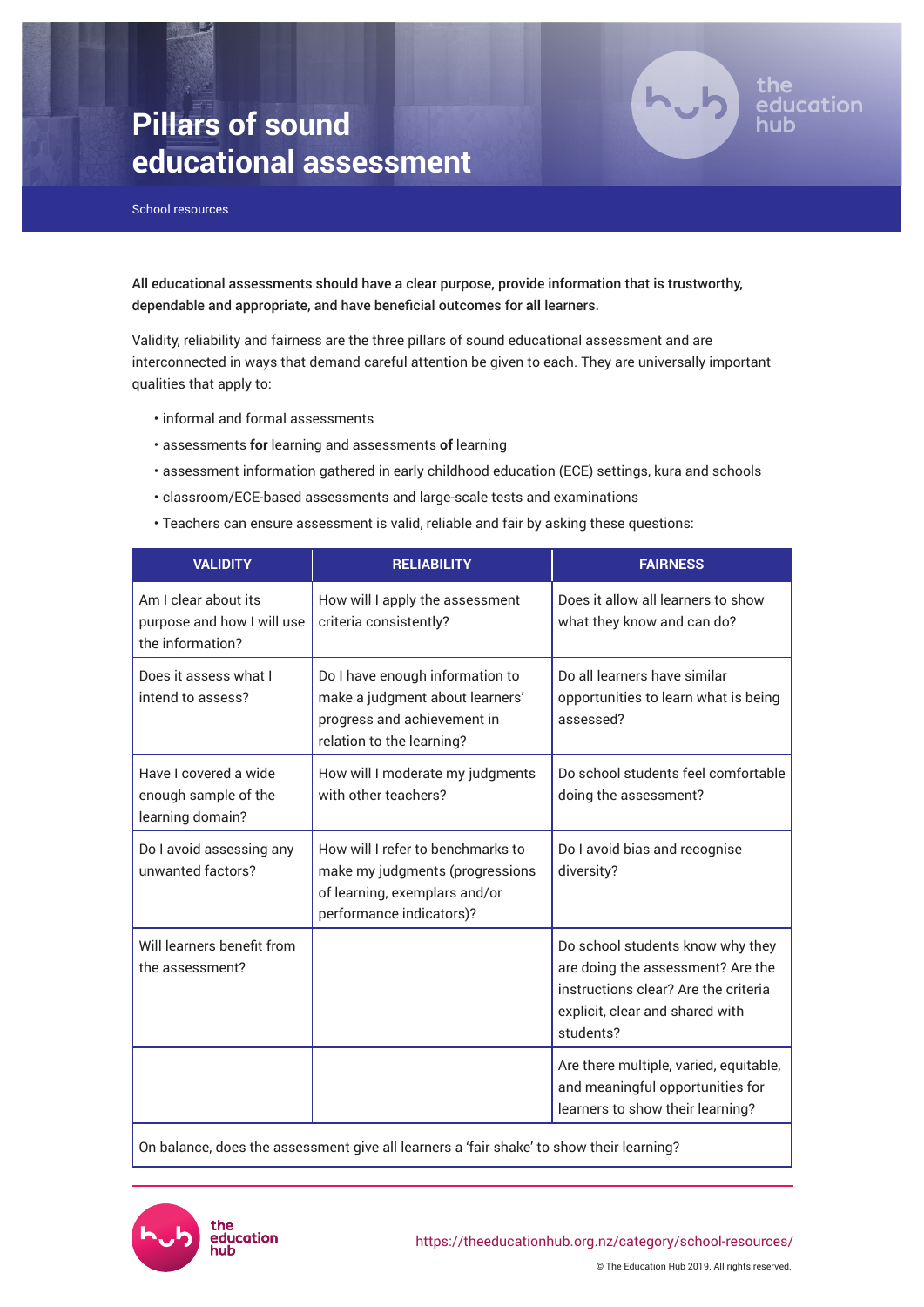### **Assessment in ECE, kura and school settings**

The national curricula (Te Whāriki, Te Marautanga o Aotearoa, and The New Zealand Curriculum) identify valued learning outcomes and achievement objectives consistent with their respective mission statements and [principles](https://theeducationhub.org.nz/category/school-resources/principles-of-assessment/). Information about learners' progress and achievement can be gathered in a variety of informal and formal ways. Examples include:

- teacher observations
- annotated photographs, written narratives or learning stories
- teacher-developed assessment activities or tests and exams
- published tests, such as Progressive Achievement Tests
- external examinations for qualifications, such as NCEA
- online resources, such as e-asTTle

Teachers in ECE settings do not use test-based assessments. Here, [assessment](https://theeducationhub.org.nz/category/ece-resources/assessment-in-ece/) is more holistic and based on noticing, recognising and responding to a child's **interests**. A child's learning is documented in learning stories in relation to learning outcomes, and based on their interests, strengths and dispositions.

## **Evaluating the quality of assessment – an argument-based approach**

Statistical evidence of validity and reliability is usually reported for published tests and large-scale tests and examinations. However, for assessments undertaken by teachers in ECE, kura and schools an argument-based approach is more appropriate for evaluating the validity, reliability and fairness of an assessment or programme of assessment. Teachers can ensure their assessments are as valid, reliable, and fair as possible by considering both the evidence that supports their claims and the impact of any factors that may threaten or weaken them.

#### **Validity**

Validity is concerned with gathering assessment information and ensuring the assessment is fit for purpose and does no harm. Validity has traditionally referred to an assessment instrument itself. More recently though, and of more relevance for teachers in ECE settings, kura and schools, validity is better understood as the **quality of the interpretations and decisions that are made** on the basis of assessment results or observations. Teachers can do this by using a validity argument*.* In evaluating the validity of an assessment, it is important to consider both the evidence that supports claims for validity and the impact of any factors that may weaken claims for validity. There are different types of validity.

**Construct validity: Does the assessment cover the learning intended or capture the learning noticed?**  Construct validity is at the heart of a validity argument. Constructs are the **specific attributes or traits** that you want to assess, such as reasoning skills or reading comprehension. For example, a construct in a maths assessment may be problem solving. Constructs are also **specific learning, interests and dispositions** you are seeking to capture. For example, an ECE assessment about making connections between people and places could be captured in a learning story about a visit to a local marae. Teachers need to have a good understanding of the construct and traits of the learning activity, and how they can be demonstrated or captured through assessment.

Construct validity can be strengthened by including a reasonable coverage of the important traits of the main construct in an assessment and excluding other 'confounding' factors that are unrelated to the construct. For example, when the reading demands of the maths problems in a maths assessment

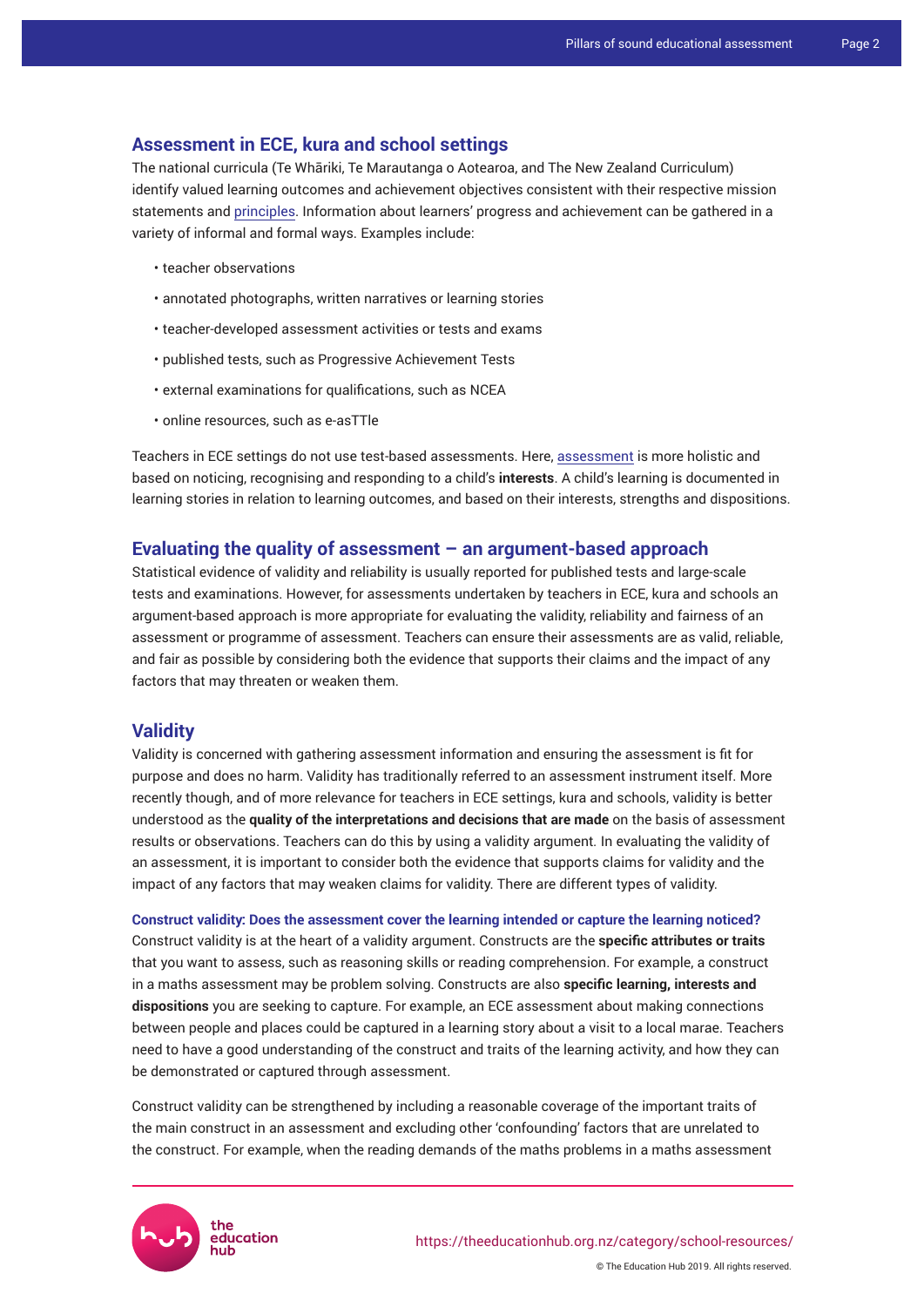become an obstacle to students understanding the problem, this is a confounding factor. The information from the maths assessment will be less valid for less able readers, and therefore less of a true reflection of their maths ability.

## **• Content validity: Does the assessment include a reasonable coverage of the learning domain to be assessed?**

A domain is an area of learning, such as learning outcomes of *Te Whāriki* or maths achievement objectives in *The New Zealand Curriculum* (NZC). A single assessment cannot cover the whole domain you are interested in assessing, so it is important that the assessment includes **a fair sample of the domain or captures sufficient evidence** so that you can be confident about any inferences you make about learners' abilities in that domain. This means that teachers need to be able to match the scope and nature of the learning domain to assessment tasks and learning outcomes. Sometimes, this might require teachers to write an assessment plan that details the skills, knowledge, dispositions and contexts to be assessed/captured within an assessment or across a programme of assessment. Content validity can be improved by matching learning opportunities to learning outcomes, by matching assessment tasks to learning intentions, and by having discussions with colleagues.

**• Consequential validity: Is the assessment information used for the purpose for which it is gathered and in ways that are beneficial for learners?**

This refers to the consequences of the assessment, and the uses to which it is put. Consequential validity will be high when the assessment information is used to support and promote individuals' learning. However, consequential validity will be low when the assessment information is used for a purpose for which it was not intended. For example, if the assessment information collected to inform individuals' learning in the ECE, kura or school settings is also used to judge a teacher's performance, then the assessment information becomes 'high stakes' for the teacher, and assessment may become distorted.

In evaluating the consequential validity of an assessment, teachers should consider the potential impact the assessment will have on learners, on themselves, and on others who will use the information. Teachers particularly need to question the validity of assessment when there is evidence that the information intended to inform teaching and learning is used in ways that may be detrimental or harmful to learners, such as when informal data gathered in class is used for high stakes purposes.

## **Reliability**

Reliability is concerned with the accuracy and consistency of the information collected from an assessment and the dependability of the judgments that teachers make about learners' progress and achievement. When assessment information is accurate and consistent, we can be confident that it is a reliable representation of what is being assessed. When there is sufficient moderated assessment information, we can be confident that teachers make dependable judgments and decisions. Teachers should aim to develop assessment procedures and tasks that are as reliable as possible. The level of reliability that is acceptable for an assessment or judgment also depends on the purpose of the assessment and how the information is to be used.

Reliability may be considered as different forms of consistency:

**• Teacher consistency: Does a teacher apply the assessment criteria in the same way for all learners?**



© The Education Hub 2019. All rights reserved.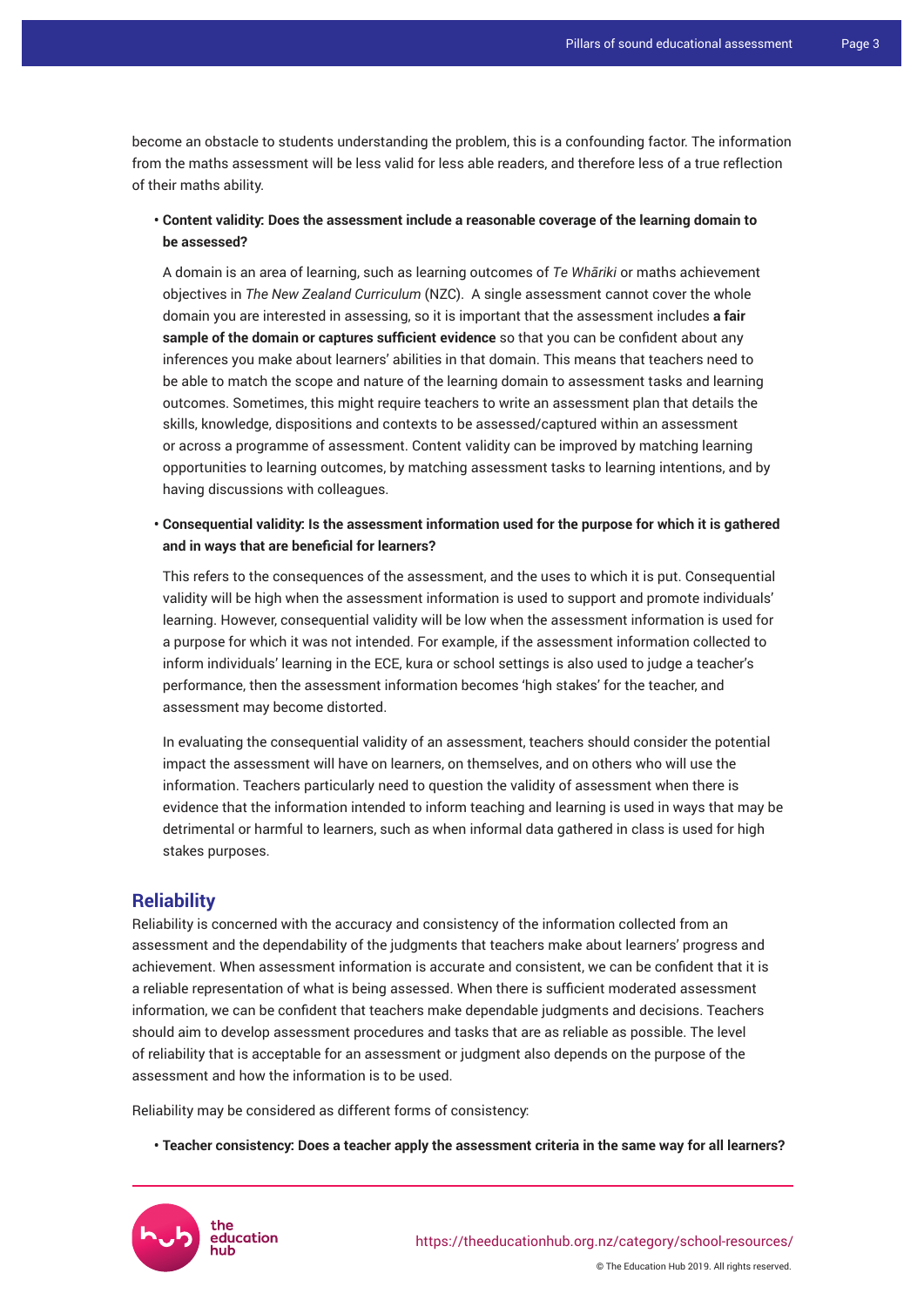Teacher consistency will be strengthened if the teacher can apply assessment criteria consistently for different learners in an unbiased way.

**• Consistency across teachers: Would the assessment information collected be similar if someone else applied the same criteria to observations of individual learners or marked the assessment?**

Consistency across teachers gives an indication of how much different teachers agree when they judge the same assessment using the same criteria. Consistency across teachers will be strengthened if teachers have a shared or common understanding of the criteria and learning outcomes, and they apply them in the same way.

**• Consistency across assessment information: Would teachers get the same information if they used different assessments to assess the same learning or if they observed learners in different contexts?**

When the information from two different sets of assessment that assess the same construct is similar, we have reasonable evidence to claim that the assessment has consistency across the information collected.

**• Consistency across time: Would teachers get the same assessment information if learners were assessed at a different time with the same or equivalent assessment?** 

When the information from the assessment that is used at different points in time is similar, we have reasonable evidence to claim that the assessment information collected has consistency across time.

# **Dependable judgments**

Teachers are far more likely to make dependable and meaningful judgments about learners' progress and achievement when they collect and consider assessment information from multiple sources, engage in moderation activities, and/or use benchmarks to judge learners' performances or learning. This is particularly important when teachers use the information to make decisions about teaching and learning, and when reporting back to learners and their parents or whānau.

Teachers can ensure their judgments are as dependable as possible by considering the following:

**• Sufficient information: Does the teacher have enough information to make a dependable judgment about learners' progress and achievement?**

When teachers gather multiple sources of evidence from assessments with strong reliability, it is more likely that dependable judgments and decisions will be made. Using three different sources of evidence (triangulation) may provide sufficient information for making this judgment. These might include observations of learning, products that learners create (including artefacts and assessment results) and learning conversations with the learners.

**• Moderation: Do teachers make similar judgments based on the same assessment information?** 

It is also important to compare how other teachers apply criteria to the same assessment task, to discuss your interpretations of the criteria and to adjust them so that they converge. This will help teachers develop a shared understanding of the criteria as well as promoting collegial support and professional development. Moderation will also contribute to improved consistency across teachers.

**• Benchmarks: Are teachers' judgments about learners' progress and achievement in line with curriculum expectations?**

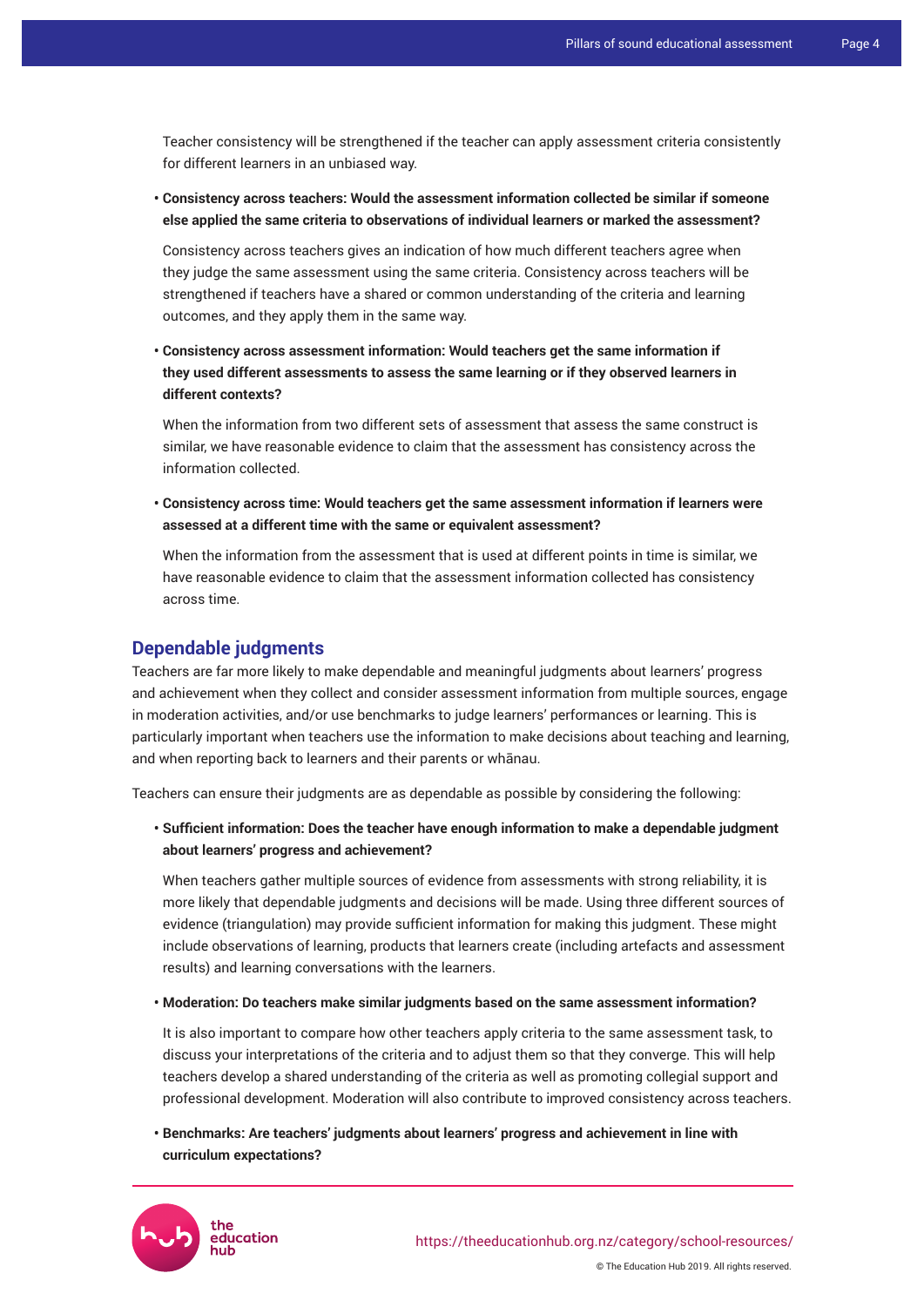National curricula set out expectations for what learners should know and do at different points in their learning. These may be accompanied by progressions of learning, exemplars and performance indicators. These elaborate on criteria and include learners' actual performances along with explanations of the features of those performances that contribute to the judgment made about the learning. As nationally developed benchmarks for the curricula, such tools guide teachers' understandings of expected interpretations of learners' performances.

## **Fairness**

Fairness is concerned with assessing learners in ways that are appropriate for them, and that recognise the diversity of learners. It ensures that assessment allows all learners to show what they know and can do. It is also important to consider whether some learners may need additional assistance, and what other opportunities learners may benefit from. Fairness is necessary for ethical assessment practice and to give all learners equitable opportunities to succeed in their learning.

Achieving fairer assessment requires flexible conditions and strategies as different learners may have different needs. Flexibility is more acceptable when assessment is used to support individuals' learning but less acceptable when making decisions about awarding qualifications. Assessment fairness is complex and cannot be ensured through one set of practices. Fairer assessments can be achieved using different conditions and strategies depending on the purpose of the assessment and the learners assessed, including:

## **• Opportunities to learn: Do all learners have the same opportunity to show what they know and can do?**

All learners should have similar and appropriate opportunities to learn. This may relate to what learners experience in their ECE or school settings, and to other social and educational factors that enable learning, including the availability and quality of resources (teachers, learning materials, technology, and so on) and learners' ability to use them.

#### • **A constructive environment: Do school students feel comfortable when they are assessed?**

School students need to see that assessment is worthwhile, or at least necessary, and be respectfully encouraged to participate in assessment in order to demonstrate what they know and can do. This requires high levels of trust and respect between teachers and students, and among peers. Students need to feel safe about demonstrating their learning in an assessment and know their learning will be supported accordingly.

In ECE, children need to experience learning opportunities that allow them to freely explore and show their learning. To enable this, teachers should aim to minimise any factors that might inhibit children from fully showing their learning. This is often achieved through the use of photographs, videos and artifacts of children 'in action', and documented later.

#### **• Teacher reflection: Do teachers avoid bias and recognise diversity?**

Assessment may be influenced by several factors of which teachers need to be mindful. These include teachers' assumptions and beliefs that may lead to bias, their openness to the knowledge and learning of diverse learners, and their commitment to fairness. Other factors include thoughtful planning, administration, and interpretation.

#### **• Transparency: Do school students clearly understand what the teacher requires in an assessment?**

Are the instructions clear? Are the assessment criteria explicit, clear and shared with students?